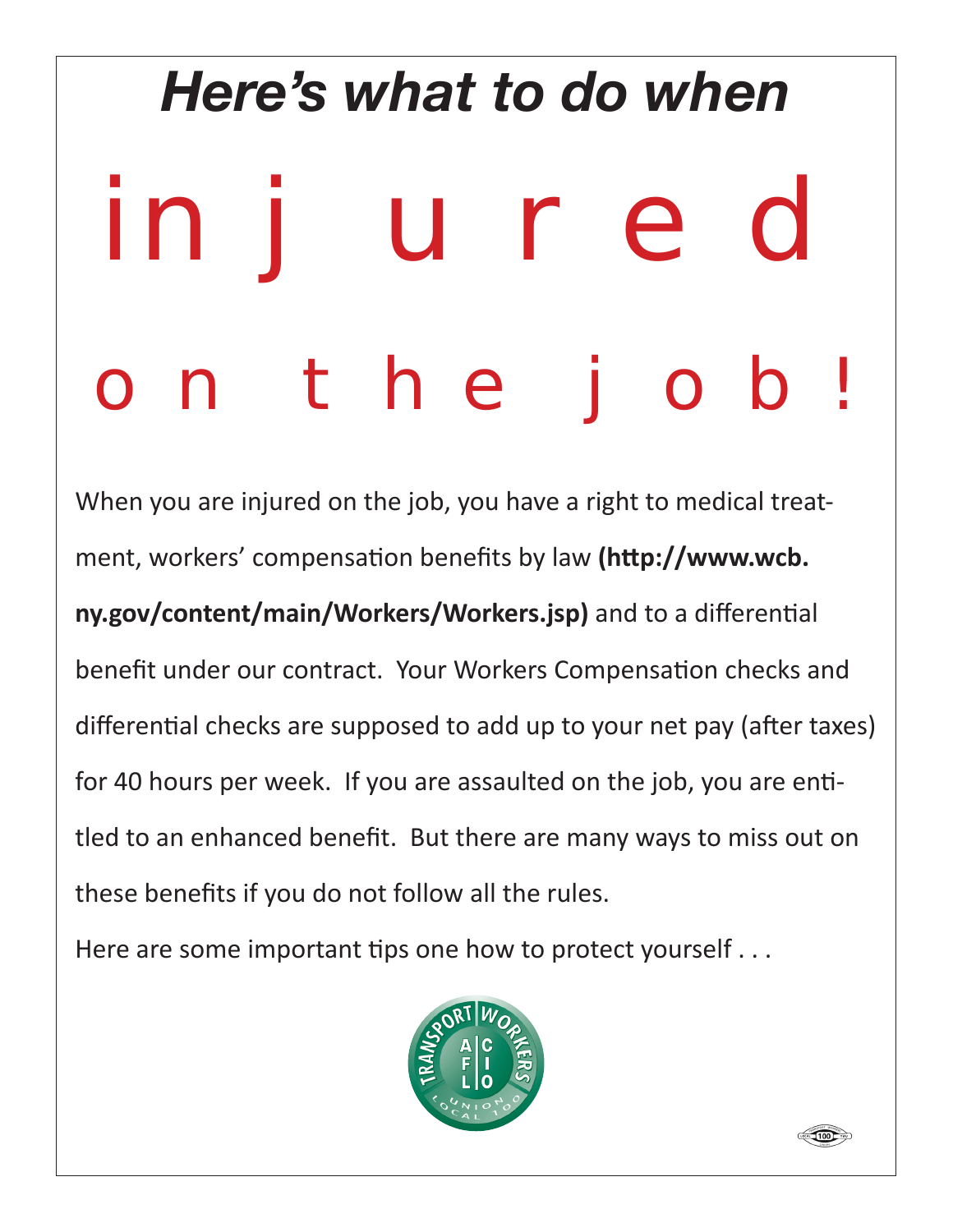## **What to do when injured on the job!**

When you are injured on the job, you have a right to medical treatment, workers' compensation benefits by law (hyperlink http://www.wcb.ny.gov/content/main/Workers/Workers.jsp) and to a differential benefit under our contract. Your Workers Compensation checks and differential checks are supposed to add up to your net pay (after taxes) for 40 hours per week. If you are assaulted on the job, you are entitled to an enhanced benefit. But there are many ways to miss out on these benefits if you do not follow all the rules.

### **Report the Accident to Supervision Immediately.**

• The Workers Compensation Law gives you 30 days to report an injury on duty, but if you do not report the injury within your tour of duty or soon thereafter, you may be denied differential payments.

- Do this as close to the time of injury as possible; if you leave the job site for medical care, it counts as notification. You can also fax a statement; in that case make sure to keep a copy of the fax confirmation sheet as proof that you made a notification.
- Call the Control Center/OSAC/Console: a call and description of your injury and that it happened on the job will record the time of injury immediately; it will also record that you are informing your supervisor. Do this also if you realize you are injured after your tour of duty (like the next morning).
- Notify your Location Union Rep and the Medical Issues Desk (MID) rep for your division. The names of the MID reps are on the TWU Website under the Medical Issues tab.
- Get G2's from all witnesses. Take photos and samples if possible.
- File an accident report "for the record only" even if you believe you do not need medical attention.
- You have the right to file an IOD if you think you have been injured no matter what Supervision says. Contact an MID rep if anyone tries to stop you from filing an IOD Report.

## **When Completing the Injury on Duty (IOD) package:**

• Ask for a union rep to help you, if only by telephone; if a union rep is not available, ask if you wait for an available rep as long as you have notified your supervisor of the injury.

• The accident report asks for the date you notified supervision about the injury. This is the date you first notified supervision (even orally or by recording a call), not the date you are filing out the accident report.

• Sign and date the differential box;

• Make sure to complete the waiver and election form. If you opt to use waiver and election, indicate whether you want to use vacation or sick time;

• If the Authority controverts your claim (i.e. denies your claim), you can continue to use your sick and vacation leave balances, including 60% supplemental sick, for more than 20 days.

• Notify your MID rep if your claim is controverted!

## **File a C3 Form (this is your claim for workers comp)**

• By going to the New York State Workers Compensation Board (WCB) at 111 Livingston Street, 22nd floor, Brooklyn, NY 11201 or mailing it in. Fastest is to file online at http://www.wcb.ny.gov/content/main/onthejob/howto.jsp.

The forms are part of the IOD package, but it is better that you submit the form yourself; that way you will know within 18 days of your submission whether the Authority is controverting the claim.

The information no the C3 form should match the information on the forms in the IOD package.

#### **Get Legal Representation**

- If the TA controverts your comp claim, you need a workers' comp lawyer. Your MID rep and the TWU website can assist in finding a workers' comp lawyer.
- If there is a hearing, the TA will have an attorney there to represent them. You need one too.
- There are other situations when you will need a lawyer, contact your MID rep to discuss this.
- If you experience difficulties getting approval for an MRI, physical therapy, surgery or any other test recommend-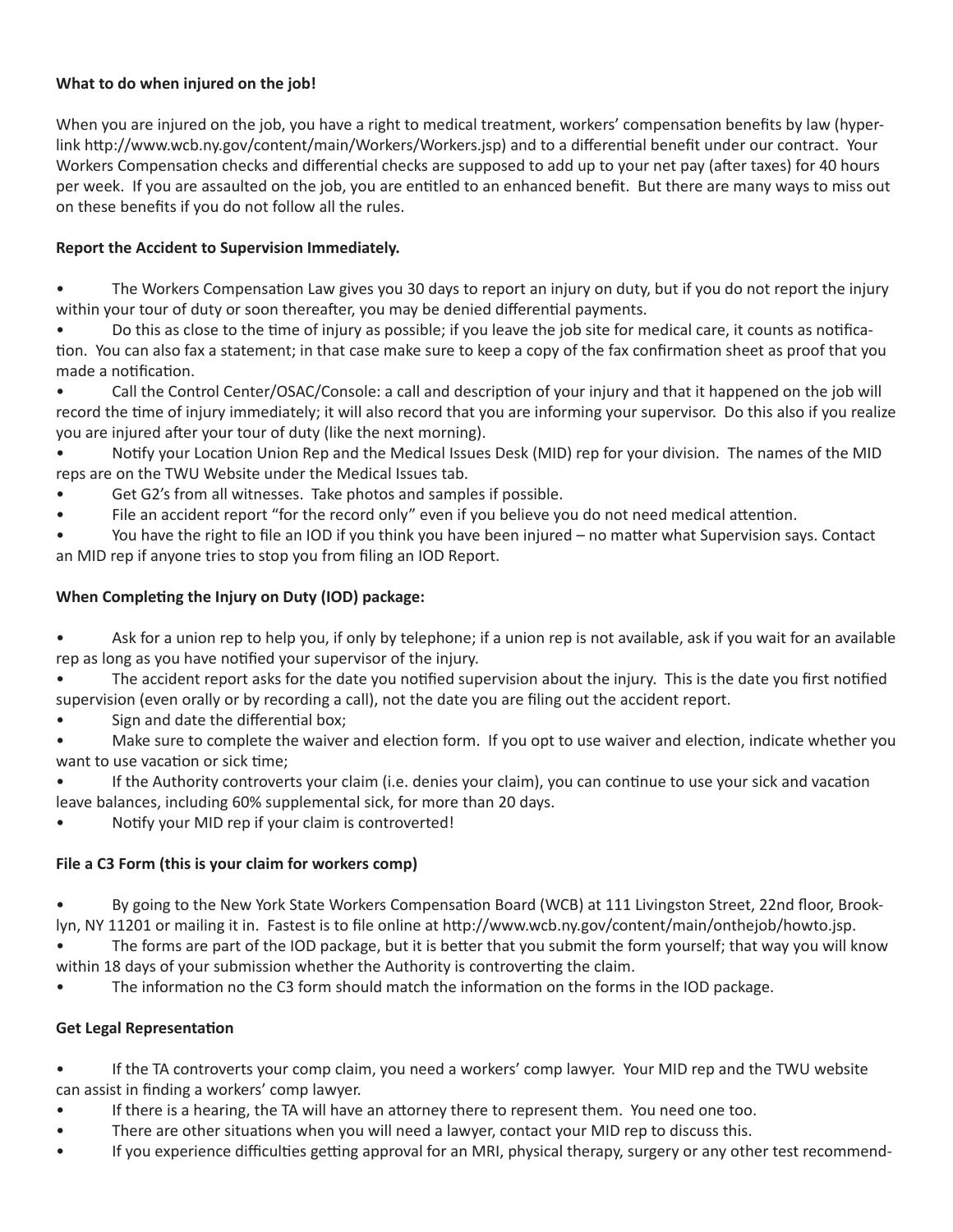ed by your doctor, call your MID rep for assistance. Delaying to call may result in delayed surgery and keep you out of work longer than necessary and/or cause further damage to other body parts.

• If you have a workers' comp hearing after your return to work, notify your supervisor and your union rep and you will be released. At the hearing, get an attendance slip from the TA attorney.

# **See a Ddoctor who is Certified to Handle Workers' Comp Cases**

• Your family doctor and/or hospital doctors who are not certified by the Workers Compensation Board will not file the C4 report you need to win your case.

Your union rep can assist you in locating a workers' comp doctor.

• The entire workers compensation system runs on medical reports from your workers' compensation doctor and the Authority's Independent Medical Examiner (IME).

• You must submit the C4 forms to your work location and the IME. The IOD medical form needs to be submitted to your work location.

• Keep track of your appointments. A missed appointment may stop your comp and differential benefits.

## Never Miss an IME Exam

- Your IME examinations are scheduled for you by the TA Workers Compensation Department
- Do not miss your appointment unless you are hospitalized

• Call your case worker at the TA Workers' Comp Department if you cannot keep an appointment and fax a statement that you called on the day you called to the Workers' Compensation Department at 718 694 3100. Keep the fax confirmation sheet.

• Do not arrive late. If you arrive late anyway and the IME refuses to see you, make a record of the time you arrived.

## **There is Nothing "Independent" about the IME**

• The IME works for the TA. However, you still have to go to the exams.

• When filling out questionnaires at the IME appointments, be truthful and precise in your answers. If you answer a question incorrectly, you may be accused of fraud, and if the Board finds against you, you can lose all of your Workers Compensation benefits, be terminated and prosecuted criminally.

• Do not answer the question on the IME form that asks about prior illnesses, injuries or limitations. Just leave it blank and let the doctor ask you whatever specific question he/she wants. The question is too general and has caused problems for a number of TA workers.

You have the right to videotape your IME exam and bring a witness.

If the IME Gives You a Full Work or Restricted Work status

• If the IME gives you a Restricted or Full Work status, you must report to work before the start of your next shift (even if you know there is no restricted work available). This is why it is a good idea to go to the IME in uniform.

• If you doctor disagrees with the IME and says you should not return to work, you should let your MID rep know immediately as well as the TA. Be prepared to submit medical documentation to support your claim that you cannot return to work (current IOD medical form or C4 will do). The TA will consider you AWOL if you do not make contact.

• If you do not return to work, your attorney needs to file a medical dispute with the Workers' Comp Board and your comp and differential benefits will be stopped pending the outcome of the hearing over the dispute.

## **Keep Accurate Records and Copies**

• You are entitled be reimbursed for travel to and from your doctor, IME, and physical therapy if you are not using your TA pass

• Document all mileages

• Keep all receipts pertaining to the injury (toll receipts, taxi, co-payments, comfortable shoes and clothings, braces, etc.)

• Keep track of expenses on the WCB form (hyperlink http://www.wcb.ny.gov/content/main/forms/c257.pdf) keep the receipts together and turn them in with your medical forms or give them to your attorney.

- Copy all checks before cashing and keep the envelope
- Keep all appointment papers/cards and IME letters.